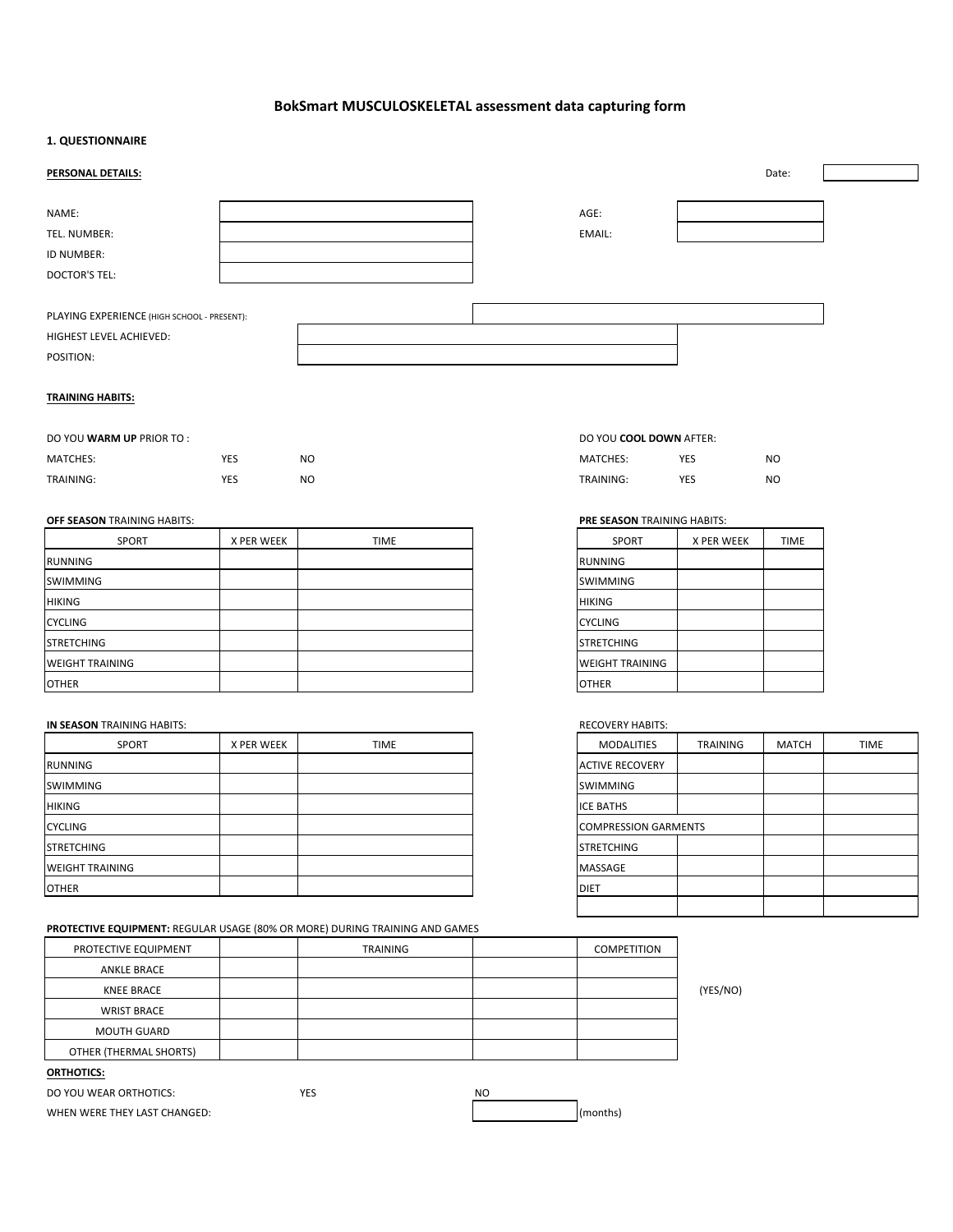## **INJURY HISTORY:**

| <b>REGION</b>            | LEFT/RIGHT | <b>CURRENT INJURY</b> | Past 12 months | Resolved | Injury  |
|--------------------------|------------|-----------------------|----------------|----------|---------|
|                          |            | Yes/No                | Yes/No         | Yes/No   | Specify |
| <b>SHOULDER</b>          |            |                       |                |          |         |
| <b>ELBOW</b>             |            |                       |                |          |         |
| <b>WRIST</b>             |            |                       |                |          |         |
| HAND/FINGER              |            |                       |                |          |         |
| <b>NECK</b>              |            |                       |                |          |         |
| <b>THORACIC SPINE</b>    |            |                       |                |          |         |
| <b>LOWER BACK</b>        |            |                       |                |          |         |
| <b>SACRO ILIAC JOINT</b> |            |                       |                |          |         |
| <b>HIP/GROIN</b>         |            |                       |                |          |         |
| <b>QUADRICEPS</b>        |            |                       |                |          |         |
| <b>HAMSTRING</b>         |            |                       |                |          |         |
| KNEE                     |            |                       |                |          |         |
| SHIN/LOWER LEG           |            |                       |                |          |         |
| <b>ANKLE</b>             |            |                       |                |          |         |
| <b>ACHILLES TENDON</b>   |            |                       |                |          |         |
| <b>FOOT</b>              |            |                       |                |          |         |
| <b>OTHER</b>             |            |                       |                |          |         |

## **POSTURAL ASSESSMENT:** MARK WITH A TICK

| <b>POSTURE COMPONENT</b>  | <b>RATING SCALE</b>                    |                              |  |                               |
|---------------------------|----------------------------------------|------------------------------|--|-------------------------------|
|                           | <b>NORMAL</b><br><b>MILD ASYMMETRY</b> |                              |  | SIGNIFICANT ASYMMETRY         |
| SHOULDER SYMMETRY         |                                        |                              |  |                               |
| <b>SHOULDER ROUNDNESS</b> |                                        |                              |  |                               |
| <b>HIP SYMMETRY</b>       |                                        |                              |  |                               |
|                           | <b>NORMAL</b>                          | <b>SCOLIOSIS CONVEX LEFT</b> |  | <b>SCOLIOSIS CONVEX RIGHT</b> |
| SPINAL CURVATURE          |                                        |                              |  |                               |
|                           | INCREASED KYPHOSIS/LORDOSIS            | NORMAL                       |  | DECREASED KYPHOSIS/LORDOSIS   |
| THORACIC KYPHOSIS         |                                        |                              |  |                               |
| <b>LUMBAR LORDOSIS</b>    |                                        |                              |  |                               |
|                           | NORMAL                                 |                              |  | KNEES HYPEREXTENDED           |
| KNEE HYPEREXTENSION       |                                        |                              |  |                               |

## **FLEXIBILITY TESTS:**

| <b>PASSIVE STRAIGHT LEG RAISE:</b> |             |              |                |
|------------------------------------|-------------|--------------|----------------|
|                                    |             | <b>LEFT</b>  | DEGREES        |
|                                    |             | <b>RIGHT</b> | DEGREES        |
|                                    |             |              |                |
| <b>ACTIVE KNEE EXTENSION:</b>      |             |              |                |
|                                    |             | <b>LEFT</b>  | <b>DEGREES</b> |
|                                    |             | <b>RIGHT</b> | DEGREES        |
|                                    |             |              |                |
| <b>MODIFIED THOMAS TEST:</b>       |             |              |                |
|                                    | <b>KNEE</b> | <b>LEFT</b>  | <b>DEGREES</b> |
|                                    |             | <b>RIGHT</b> | DEGREES        |
|                                    |             |              |                |
|                                    | <b>HIP</b>  | <b>LEFT</b>  | <b>DEGREES</b> |
|                                    |             | <b>RIGHT</b> | DEGREES        |
|                                    |             |              |                |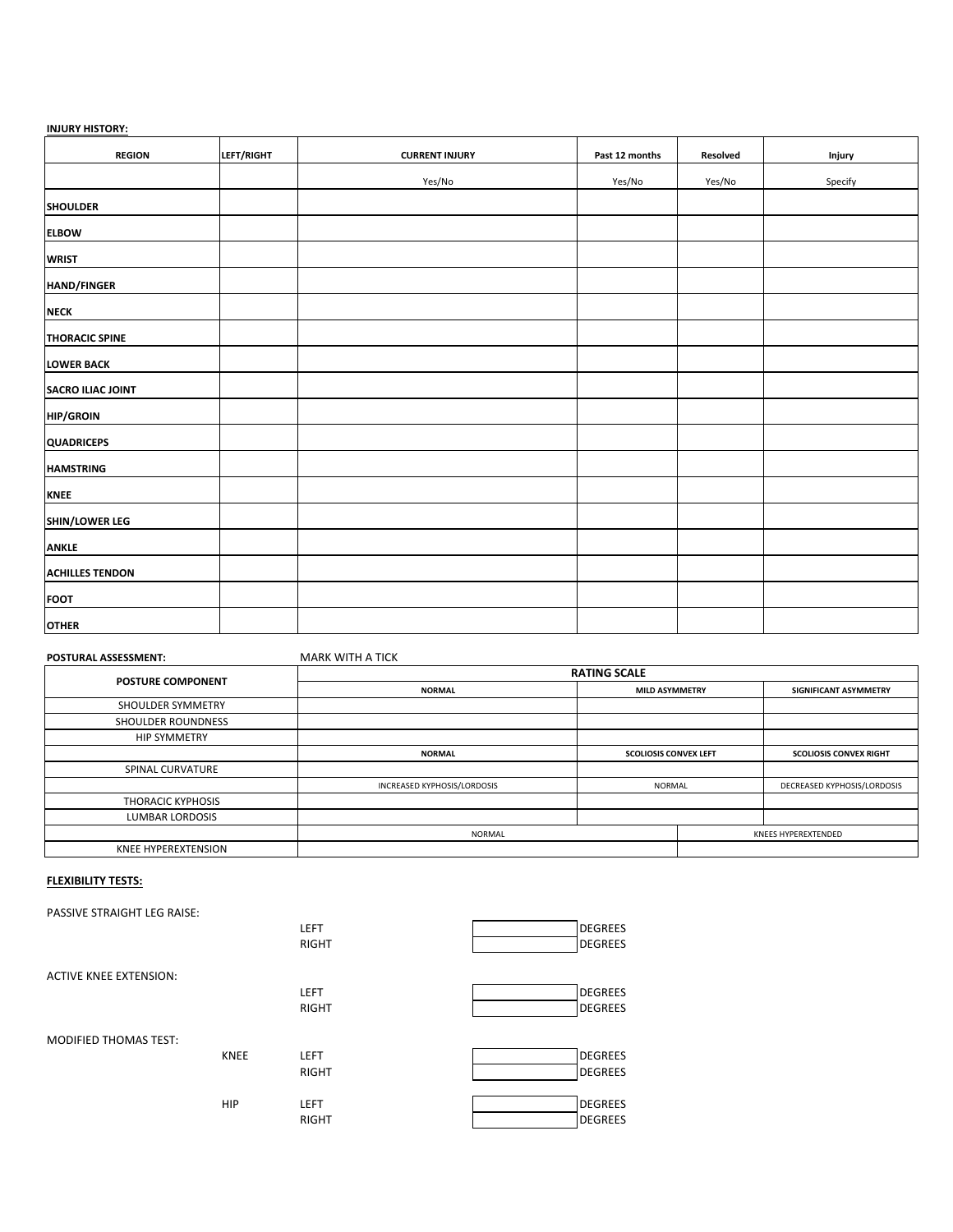|                         | ACTIVE INTERNAL AND EXTERNAL ROM: |              |           |
|-------------------------|-----------------------------------|--------------|-----------|
|                         | <b>INTERNAL</b>                   | <b>LEFT</b>  | DEGREES   |
|                         |                                   | <b>RIGHT</b> | DEGREES   |
|                         | <b>EXTERNAL</b>                   | <b>LEFT</b>  | DEGREES   |
|                         |                                   | <b>RIGHT</b> | DEGREES   |
|                         | ANKLE DORSIFLEXION LUNGE:         |              |           |
|                         |                                   | <b>LEFT</b>  | <b>CM</b> |
|                         |                                   | <b>RIGHT</b> | <b>CM</b> |
| SIT AND REACH:          |                                   |              |           |
|                         |                                   |              | <b>CM</b> |
| LUMBAR SPINE EXTENSION: |                                   |              | lсм       |
|                         |                                   |              |           |
|                         | LUMBAR FORWARD FLEXION:           |              | <b>CM</b> |

| <b>LEVEL OF SEGMENTAL</b> | <b>YES</b> | <b>NO</b> |
|---------------------------|------------|-----------|
| <b>STIFFNESS</b>          |            |           |
| LUMBAR STIFFNESS (L1-5)   |            |           |
| LOWER THORACIC (T7-T12)   |            |           |

# COMBINED ELEVATION TEST:

|                                |                 |              | lсм            |
|--------------------------------|-----------------|--------------|----------------|
| <b>SHOULDER ROTATION:</b>      |                 |              |                |
|                                | <b>INTERNAL</b> | <b>LEFT</b>  | <b>DEGREES</b> |
|                                |                 | <b>RIGHT</b> | <b>DEGREES</b> |
|                                | EXTERNAL        | LEFT         | <b>DEGREES</b> |
|                                |                 | <b>RIGHT</b> | <b>DEGREES</b> |
| POSTERIOR SHOULDER TIGHTNESS:  |                 |              |                |
|                                |                 | LEFT         | <b>DEGREES</b> |
|                                |                 | <b>RIGHT</b> | <b>DEGREES</b> |
| <b>NEURAL MOBILITY TESTS:</b>  |                 |              |                |
| <b>ACTIVE SLUMP TEST</b>       |                 | <b>LEFT</b>  | <b>DEGREES</b> |
|                                |                 | <b>RIGHT</b> | <b>DEGREES</b> |
| ULTT1                          |                 | <b>LEFT</b>  | <b>DEGREES</b> |
|                                |                 | <b>RIGHT</b> | <b>DEGREES</b> |
| <b>STABILITY AND STRENGTH:</b> |                 |              |                |
| 4 POINT HOLD                   |                 |              |                |
|                                |                 |              | MIN/SECS       |

BRIDGING HOLD **Right** Right Right Right Right Right Right Right Right Right Right Right Right Right Right Right Right Right Right Right Right Right Right Right Right Right Right Right Right Right Right Right Right Right Ri

CALF HEEL RAISE

| LEFT  | DEDC       |
|-------|------------|
| RIGHT | <b>EDC</b> |

 $\sqrt{\frac{M}{S}}$